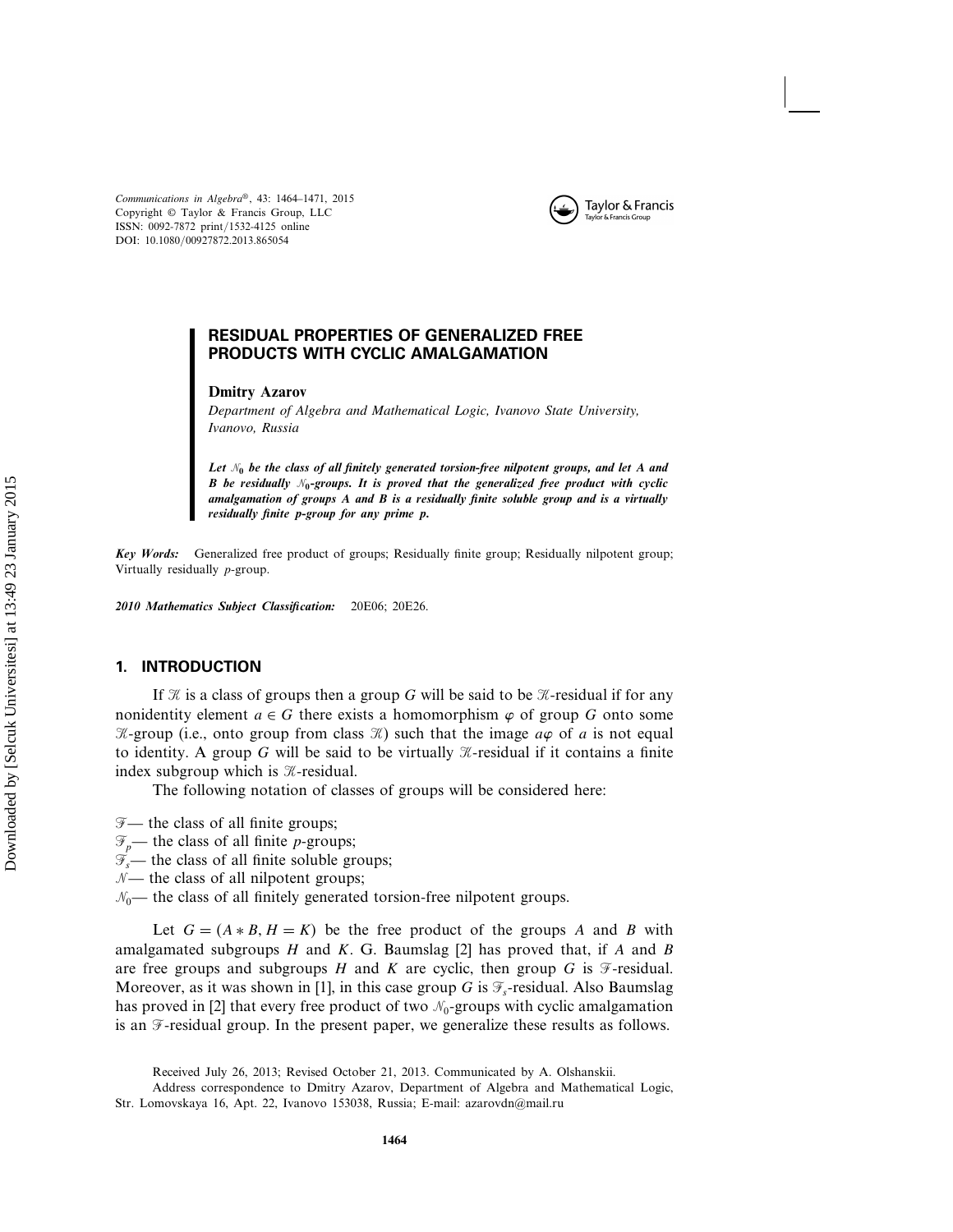**Theorem 1.** Let  $G = (A * B, H = K)$  be the free product of  $\mathcal{N}_0$ -residual groups A and B *with cyclic amalgamated subgroups* H *and* K*. Then in group* G *there exists a normal subgroup* M *such that the quotient group* G/M *is a finite nilpotent group and the group* M is  $\mathcal{F}_p$ -residual for any prime p. In particular, the following assertions are true:

- 1. *The group G is*  $\mathcal{F}$ -residual. Moreover, *G is an*  $\mathcal{F}_s$ -residual group;
- 2. *The group* G *is virtually*  $\mathcal{F}_p$ -residual for any prime p, and therefore, G is a virtually -*-residual group.*

By a well-known Magnus Theorem free groups are  $\mathcal{N}_0$ -residual. The arbitrary  $\mathcal{N}_0$ -groups also are  $\mathcal{N}_0$ -residual. Therefore, the following assertion is a special case of Theorem 1.

**Corollary.** Let  $G = (A * B, H = K)$  be the free product of the groups A and B with *cyclic amalgamated subgroups* H *and* K*. If* A *and* B *are free groups or* -<sup>0</sup>*-groups, then the group* G *is*  $\mathcal{F}_s$ -residual, and G *is a virtually*  $\mathcal{F}_p$ -residual group for any prime p.

Note that the cited above Baumslag results in [2] are special cases of this corollary.

Under the assumptions in the corollary some residual properties of group  $G =$  $(A * B, H = K)$  were considered in [1, 3, 4, 7]. In particular, the following result was proved independently in works [1] and [7].

**Theorem 2.** Let  $G = (A * B, H = K)$  be the free product of the groups A and B with *nonidentity cyclic amalgamated subgroups*  $H = (h)$  *and*  $K = (k)$ *.* 

- 1. *Let* A *and* B *be free groups. Also let* m *and* n *be the largest positive integers such that the equations*  $x^m = h$  *and*  $y^n = k$  *are solvable in the groups* A *and* B, *respectively. If one of the numbers m and n is 1, then the group* G *is*  $\mathcal{F}_p$ -residual for any prime p. If  $m > 1$  and  $n > 1$ , then the group G is  $\mathcal{F}_p$ -residual if and only if the numbers m *and* n *are powers of the prime* p*.*
- 2. Let A and B be  $\mathcal{N}_0$ -groups. And let m and n be the same as in assertion 1. If  $H \neq A$ *and*  $K \neq B$ *, then the group G is*  $\mathcal{F}_p$ -residual *if and only if the numbers m and n are powers of the prime* p*.*

In connection with the first assertion of Theorem 2 it should be noted that by [1] the free product  $G = (A * B, H = K)$  of free groups A and B with amalgamated cyclic subgroups H and K is  $\mathcal N$ -residual if and only if G is an  $\mathcal F_p$ -residual group for some prime  $p$ . Therefore, in general this group need not be an  $\mathcal N$ -residual group. However, by the Theorem 1, G is a virtually  $\mathcal N$ -residual group.

To prove Theorem 1, we need a series of preliminary assertions.

### 2. PRELIMINARIES

**Proposition 1.** Let F be an  $\mathcal{N}_0$ -residual group, and let  $H = (h)$  be a cyclic subgroup *of the group* F. Also let X be a finite subset in F such that  $X \cap H = \emptyset$ . Then there exists *a* normal subgroup V of the group F such that  $F/V \in \mathcal{N}_0$  and  $X \cap HV = \emptyset$ .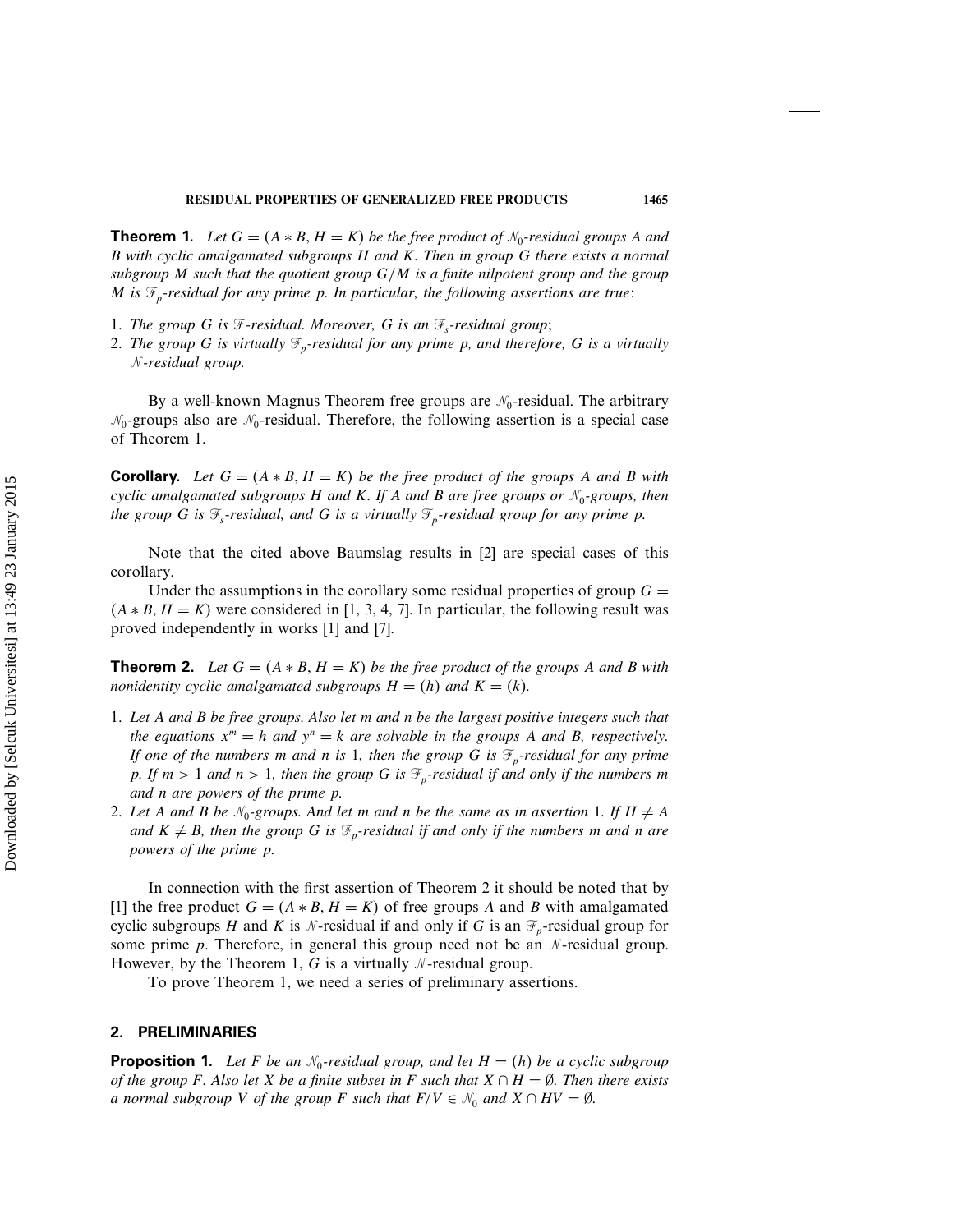**Proof.** Since when  $H = 1$  the assertion is trivial, we can assume that the subgroup H is not an identity. We denote by  $\Delta$  the set of all normal subgroups D of F such that  $F/D \in \mathcal{N}_0$  and  $h \notin D$ . Note that for any subgroup  $D \in \Delta$  the order of the element *hD* is infinite. Since *F* is an  $\mathcal{N}_0$ -residual group, it follows that  $\bigcap_{D \in \Delta} D = 1$ .

Let  $x \in F\backslash H$ . We claim that there exists a normal subgroup  $M_x$  of the group F such that  $M_x \in \Delta$  and  $x \notin HM_x$ . Indeed, suppose the contrary. Then for any subgroup  $D \in \Delta$  there exists an integer d such that  $xD = h^dD$ . Let  $M \in \Delta$ . Then  $xM = h^mM$  for some integer m. Since  $x \neq h^m$  and  $\bigcap_{D \in \Delta} D = 1$ , it follows that there exists a subgroup  $L \in \Delta$  such that  $xL \neq h^mL$ . Since the subgroup  $S = M \cap L$  belongs to the set  $\Delta$ , it follows that there exists an integer s such that  $xS = h<sup>s</sup>S$ . Therefore,  $xM = h<sup>s</sup>M$  and hence  $h<sup>m</sup>M = h<sup>s</sup>M$ . Since the order of the element  $hM$  is infinite, it follows that  $m = s$ . Thus  $xS = h^sS = h^mS$ . This contradicts the fact that  $xL \neq h^mL$ and  $S \subseteq L$ .

Thus for any element  $x \in X$  there exists a normal subgroup  $M_x$  in F such that  $F/M_x \in \mathcal{N}_0$  and  $x \notin HM_x$ . Let  $V = \bigcap_{x \in X} M_x$ . Then  $F/V \in \mathcal{N}_0$  and  $X \cap HV = \emptyset$ . This completes the proof of Proposition 1.

Let F be a free group or  $\mathcal{N}_0$ -group. Then F is  $\mathcal{F}_p$ -residual for any prime p [5]. If C is a maximal cyclic subgroup in F, then for any prime  $p$  and for any element  $x \in F \backslash C$  there exists a homomorphism  $\varphi$  of the group F onto a finite p-group such that  $x\varphi \notin C\varphi$  (see [7, Corollary 2.5, Lemma 3.1]).

Obviously, if F is an  $\mathcal{F}_p$ -residual group, then for any cyclic subgroup C of the group F and for any finite p-index subgroup H of the group C there exists a normal finite p-index subgroup S of the group F such that  $S \cap C = H$ . Hence, if F is an  $\mathcal{F}_p$ -residual group for any prime p, then for any cyclic subgroup C of the group F and for any nonidentity subgroup H of the group C there exists a normal finite index subgroup S of the group F such that  $S \cap C = H$ . In particular, this property holds for free groups and  $\mathcal{N}_0$ -groups.

**Proposition 2.** Let  $F \in \mathcal{N}_0$ , and let H be a nonidentity cyclic subgroup in F. Then the *following assertions are true:*

- 1. There exists a normal finite index subgroup S of the group F such that  $H \leq S$  and H *is a maximal cyclic subgroup in* S*;*
- 2. *Let* S *be the same as in assertion 1. Then for any prime* p *and for any finite subset* X *of the set* F\H *there exists a normal subgroup* P *of the group* F *satisfying to the following conditions:*  $P \leq S$ ,  $X \cap HP = \emptyset$ ,  $F/P$  *is a finite group,*  $S/P$  *is a finite* p*-group.*

**Proof.** 1. Since every  $\mathcal{N}_0$ -group is a group with the maximal condition on subgroups, it follows that there exists a maximal cyclic subgroup  $C$  of the group  $F$ such that  $H \leq C$ . As noted above, there exists a normal finite index subgroup S of the group F such that  $S \cap C = H$ . We claim that H is a maximal cyclic subgroup in S. Indeed, let D be a cyclic subgroup in F such that  $H \leq D$ . It is obvious that  $D \leq C$ . Moreover, if  $D \leq S$ , then  $D \leq S \cap C = H$  and in this case  $D = H$ . Thus H is a maximal cyclic subgroup in S.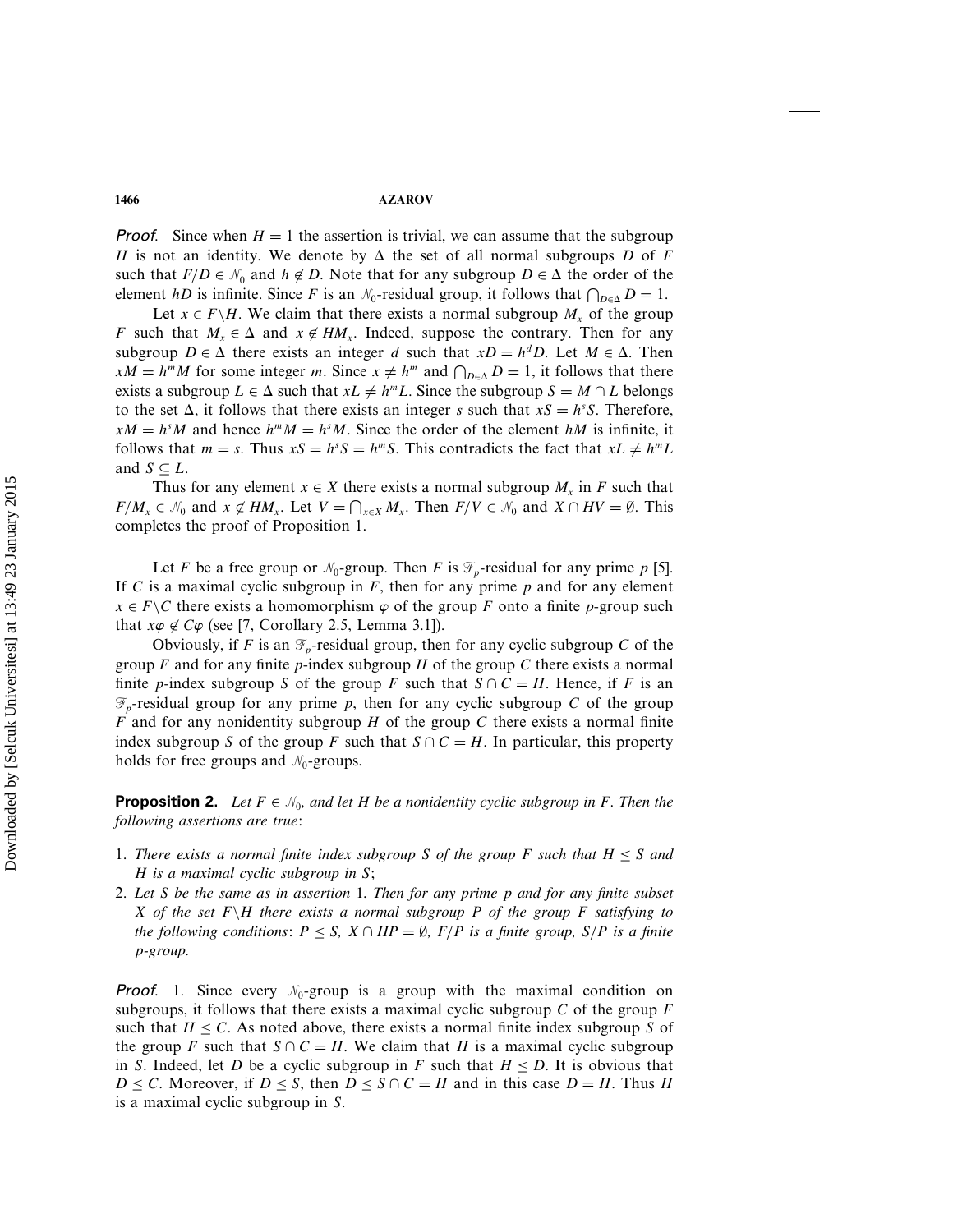2. Let S be a normal finite index subgroup in F such that  $H \leq S$  and H is a maximal cyclic subgroup in S. Let  $p$  be a prime number, and let  $X$  be a finite subset in F such that  $X \cap H = \emptyset$ .

Let us show that for any element  $x \in X$  there exists a normal subgroup  $P_x$  of the group F satisfying to the following conditions:  $P_x \leq S$ ,  $x \notin HP_x$ ,  $F/P_x$  is a finite group,  $S/P_r$  is a finite p-group. If  $x \notin S$ , then we choose  $P_r = S$ . We assume now that  $x \in S$ . Since H is a maximal cyclic subgroup in S and since  $x \notin H$ , it follows that there exists a homomorphism  $\varphi$  of the group S onto a finite p-group such that  $x\varphi \notin H\varphi$  (see the result [7, Corollary 2.5] cited above). Then the subgroup

$$
P_x = \bigcap_{a \in F} a^{-1}(\text{Ker}\varphi)a
$$

is a normal subgroup in F satisfying to the following conditions:  $P_x \leq S$ ,  $x \notin HP_x$ ,  $F/P_x$  is a finite group,  $S/P_x$  is a finite p-group.

Let  $P = \bigcap_{x \in X} P_x$ . It is obvious that P is a normal subgroup in F satisfying to the following conditions:  $P \leq S$ ,  $X \cap HP = \emptyset$ ,  $F/P$  is a finite group,  $S/P$  is a finite p-group. This completes the proof of Proposition 2.

**Proposition 3.** Let F be an  $\mathcal{N}_0$ -residual group, and let  $H = (h)$  be a nonidentity *cyclic subgroup in* F. Also let U be a normal subgroup in F such that  $F/U \in \mathcal{N}_0$  and  $HU/U \neq 1$ . Then the following assertions are true:

- 1. There exists a normal finite index subgroup S of the group F such that  $HU \leq S$  and HU/U *is a maximal cyclic subgroup in* S/U*;*
- 2. *Let* S *be the same as in assertion 1. Then for any prime* p *and for any finite subset* X *of the set* F\H *there exists a normal subgroup* P *of the group* F *satisfying to the following conditions:*  $P \leq S$ ,  $X \cap HP = \emptyset$ ,  $F/P$  *is a finite nilpotent group, and*  $S/P$ *is a finite* p*-group.*

**Proof.** 1. By the Proposition 2, there exists a normal finite index subgroup  $S/U$ of the group  $F/U$  such that  $HU/U \leq S/U$  and  $HU/U$  is a maximal cyclic subgroup in  $S/U$ . Thus the assertion 1 is true.

2. Let S be a normal finite index subgroup in F such that  $HU \leq S$  and  $HU/U$ is a maximal cyclic subgroup in  $S/U$ . Let p be a prime number, and let X be a finite subset in F such that  $X \cap H = \emptyset$ .

By the Proposition 1, there exists a normal subgroup  $V$  of the group  $F$ such that  $F/V \in \mathcal{N}_0$  and  $X \cap HV = \emptyset$ . Let  $W = U \cap V$ . Then  $F/W \in \mathcal{N}_0$ ,  $HW/W \neq 1$ ,  $X \cap HW = \emptyset$ , and hence  $XW/W \cap HW/W = \emptyset$ . Since  $HW \leq HU \leq S$ , it follows that  $HW/W \le S/W$ .

We claim that  $HW/W$  is a maximal cyclic subgroup in  $S/W$ . Indeed, suppose the contrary. In this case, there exists  $a \in S$  such that  $a^m W = hW$ , where  $m > 1$ . Since  $W \leq U$ , it follows that  $a^mU = hU$ . This contradicts the fact that  $HU/U$  is a maximal cyclic subgroup in  $S/U$ .

Thus the following assertions are true:  $F/W \in \mathcal{N}_0$ ,  $HW/W$  is a nonidentity cyclic subgroup in  $F/W$ ,  $S/W$  is a normal finite index subgroup in  $F/W$ ,  $HW/W$  is a maximal cyclic subgroup in  $S/W$ ,  $XW/W$  is a finite subset in  $F/W$ , and  $XW/W \cap$  $HW/W = \emptyset$ .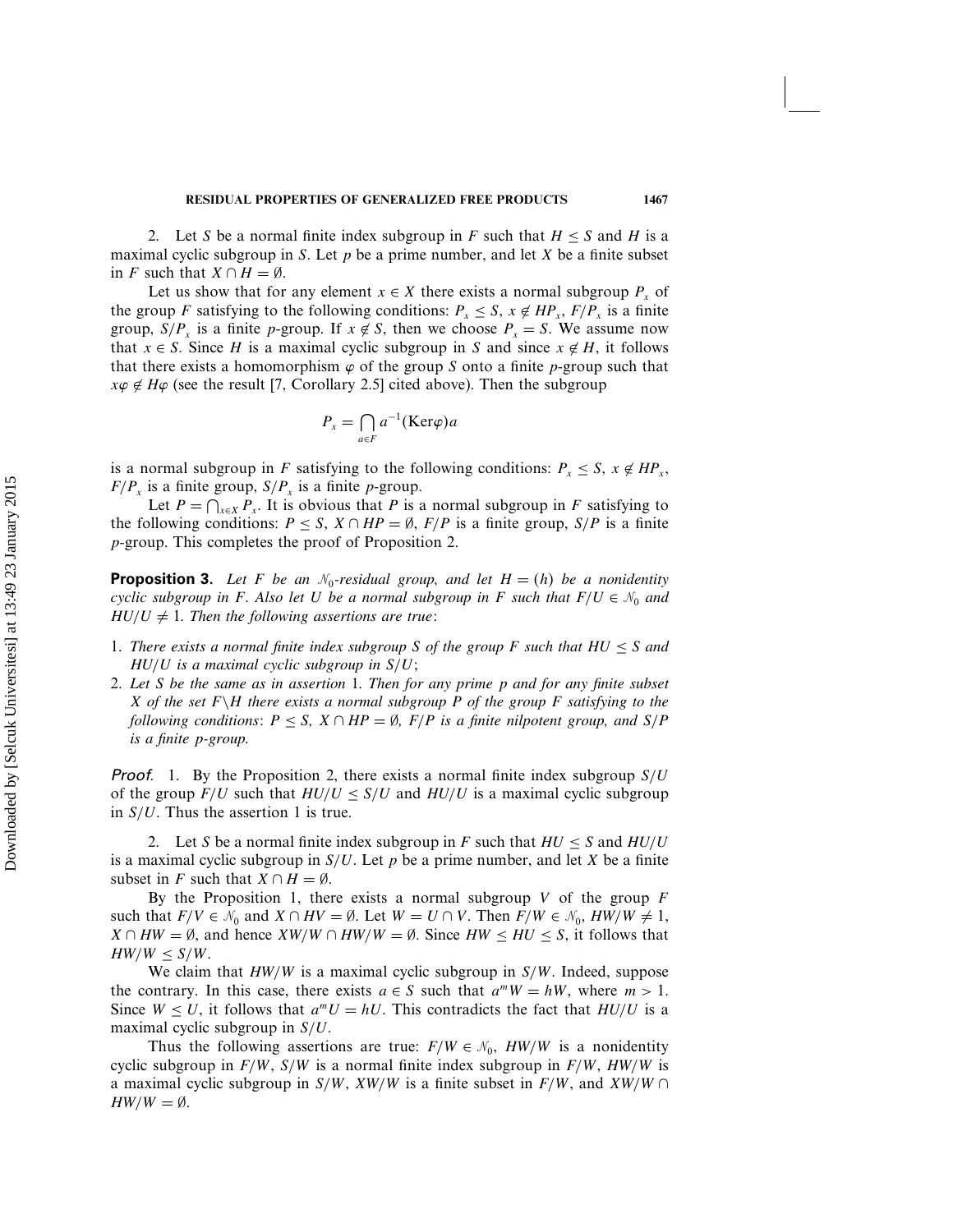#### **1468 AZAROV**

Hence, by the Proposition 2, there exists a normal subgroup  $P/W$  of the group F/W satisfying to the following conditions:  $P/W \le S/W$ ,  $XW/W \cap HW/W \cdot P/W =$ Ø,  $(F/W)/(P/W)$  is a finite group, and  $(S/W)/(P/W)$  is a finite p-group. Then P is a normal subgroup in F satisfying to the following conditions:  $P \leq S$ ,  $X \cap HP = \emptyset$ ,  $F/P$  is a finite group, and  $S/P$  is a finite p-group. Note that  $W \leq P$  and hence  $F/P$ is a nilpotent group. This completes the proof of Proposition 3.

In [6], Higman considered generalized free products of two finite p-groups. He showed that, if the amalgamated subgroup is cyclic, then these free products are  $\mathcal{F}_n$ -residual.

Let A and B be arbitrary groups. Also let  $h$  and  $k$  be elements of the groups A and B, respectively, and let the orders of these elements be equal. Further, let  $G = (A * B, h = k)$  be the free product of the groups A and B with amalgamated cyclic subgroups  $H = (h)$  and  $K = (k)$ . We need the following construction due to Baumslag  $[2]$ . Let P and Q be normal subgroups in the groups A and B, respectively. Let the orders of the elements  $hP \in A/P$  and  $kQ \in B/Q$  coincide. Then we can consider the amalgamated free product  $G_{PQ} = (A/P * B/Q, hP = kQ)$  and a homomorphism  $\rho_{PO}$  :  $G \rightarrow G_{PO}$  that extends the natural homomorphisms  $A \rightarrow$  $A/P$  and  $B \to B/Q$ . Denote by  $[A, B]$  the subgroup in G generated by all elements  $a^{-1}b^{-1}ab$ , where  $a \in A$  and  $b \in B$ .

**Proposition 4.** Let  $G = (A * B, h = k)$  be the free product of finite nilpotent groups A and B with amalgamated cyclic p-subgroups  $H = (h)$  and  $K = (k)$ . Also let S and T *be the largest* p*-subgroups of the groups* A *and* B*, respectively. Let* M *be a normal closure in* G *of the set*  $S \cup T \cup [A, B]$ . Then the group M is  $\mathcal{F}_p$ -residual.

**Proof.** Note that  $H \leq S$  and  $K \leq T$ . Obviously, the group  $G/M$  is a direct product of the groups  $A/S$  and  $B/T$ . Hence  $M \cap A = S$  and  $M \cap B = T$ .

As is well known, a finite nilpotent group is a direct product of the Sylow subgroups. Therefore,  $A = S \times P$  and  $B = T \times Q$  for some subgroups P and Q. Note that  $|hP|=|h|=|k|=kQ$ . We can now consider the free product

$$
G_{PQ} = (A/P * B/Q, \ hP = kQ) \cong (S * T, \ h = k)
$$

and the homomorphism  $\rho_{PQ}$ :  $G \rightarrow G_{PQ}$  that extends the natural homomorphisms  $A \rightarrow A/P$  and  $B \rightarrow B/Q$ . The group  $G_{PQ}$  is a free product of two finite p-groups with amalgamated cyclic subgroups, and hence it is  $\mathcal{F}_p$ -residual by the Higman Theorem [6] cited above. Therefore, there exists a homomorphism  $\sigma$  of the group  $G_{pQ}$  onto a finite p-group X that is injective on the factors  $A/P$  and  $B/Q$ . Let  $L =$ Ker $\rho_{PQ}\sigma$ . Since Ker $\rho_{PQ} \cap A = P$  and Ker $\rho_{PQ} \cap B = Q$  and since  $\sigma$  is injective on the factors  $A/P$  and  $B/Q$ , it follows that  $L \cap A = P$  and  $L \cap B = Q$ .

Let  $F = M \cap L$ . Since

$$
S \cap P = 1, \qquad M \cap A = S, \qquad L \cap A = P, \qquad T \cap Q = 1, \qquad M \cap B = T,
$$
  

$$
L \cap B = Q,
$$

it follows that  $F \cap A = 1$  and  $F \cap B = 1$ . By the H. Neumann theorem [8, Section 1, Proposition 11.22], the subgroup F is free. Since  $M/F = M/(M \cap L) \cong ML/L \le G/L$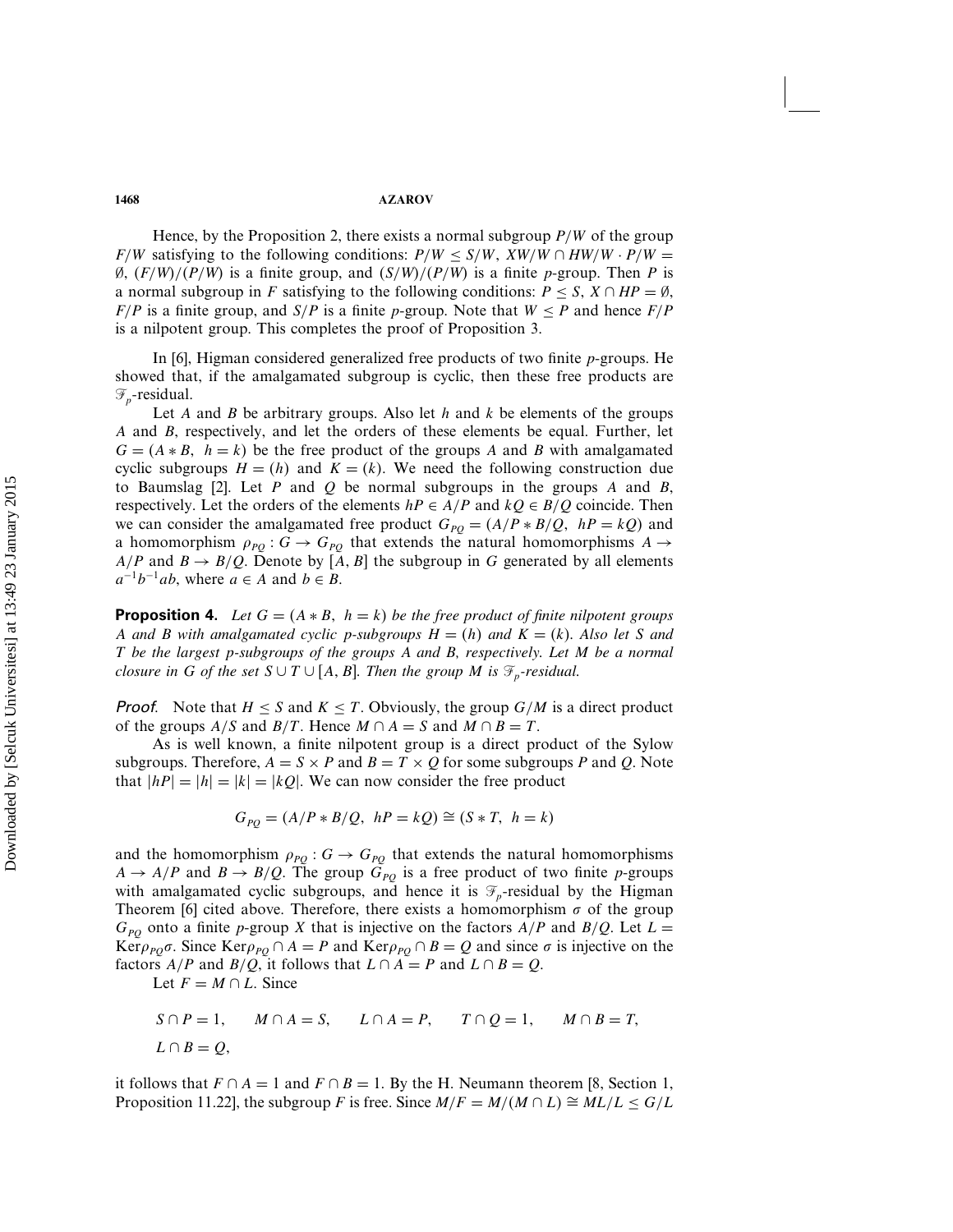and since  $G/L \cong X$  is a finite p-group, it follows that  $M/F$  is a finite p-group. Thus the free group F is a normal finite p-index subgroup in M. Hence M is an  $\mathcal{F}_p$ residual group. This completes the proof of Proposition 4.

**Proposition 5.** Let  $G = (A * B, h = k)$  be the free product of  $\mathcal{N}_0$ -residual groups A *and* B with amalgamated nonidentity cyclic subgroups  $H = (h)$  and  $K = (k)$ . Let U and *V* be normal subgroups in A and B such that  $A/U \in \mathcal{N}_0$ ,  $B/V \in \mathcal{N}_0$  and  $HU/U \neq 1 \neq 0$ KV/V*. Then the following assertions are true:*

- 1. *There exist normal finite index subgroups* S *and* T *of the groups* A *and* B*, respectively, such that*  $HU \leq S$ ,  $KV \leq T$  *and subgroups*  $HU/U$  *and*  $KV/V$  *are maximal cyclic subgroups in* S/U *and* T/V*.*
- 2. *Let* S *and* T *be the same as in assertion 1. Let* M *be a normal closure in* G *of the set*  $S ∪ T ∪ [A, B]$ . Then the quotient group  $G/M$  is a finite nilpotent group and the *group M* is  $\mathcal{F}_p$ -residual for any prime p.

**Proof.** 1. By the Proposition 3, there exist normal finite index subgroups S and T of the groups A and B, respectively, such that  $HU \leq S$ ,  $KV \leq T$  and subgroups  $HU/U$  and  $KV/V$  are maximal cyclic subgroups in  $S/U$  and  $T/V$ .

2. Let S and T be the same as in assertion 1. Let M be a normal closure in  $G$ of the set  $S \cup T \cup [A, B]$ . Since  $G/M \cong A/S \times B/T$  and since  $A/S$  and  $B/T$  are finite nilpotent groups, it follows that  $G/M$  is a finite nilpotent group. Let us show that the group M is  $\mathcal{F}_p$ -residual for any prime p. Note that the factors A and B are  $\mathcal{F}_p$ residual, because they are  $\mathcal{N}_0$ -residual. Assume that g is a nonidentity element of the group M. Let us show that there exists a homomorphism  $\varphi$  of the group M onto a finite  $p$ -group that sends the element  $g$  to a nonidentity element. Let  $g$  be presented by a reduced word

$$
g = x_1 x_2 \dots x_r.
$$

We assume first that  $r = 1$ . In this case,  $g \in A$  or  $g \in B$ . To be definite, assume that  $g \in A$ . Since the group A is  $\mathcal{F}_p$ -residual, it follows that there exists a normal finite *p*-index subgroup *P* in the group *A* that does not contain the element *g*. Since the group B is  $\mathcal{F}_p$ -residual and since the order of the element hP of p-group  $A/P$  is a power of  $p$ , it follows that there exists a normal finite  $p$ -index subgroup  $Q$  of the group B such that  $|hP|=|kQ|$ . The group  $G_{PQ}=(A/P*B/Q, hP=kQ)$  is a free product of two finite p-groups with cyclic amalgamation and hence, by the Higman Theorem [6] cited above, it is  $\mathcal{F}_p$ -residual. Let us consider the homomorphism  $\rho_{po}$ :  $G \rightarrow G_{PQ}$  that extends the natural homomorphisms  $A \rightarrow A/P$  and  $B \rightarrow B/Q$ . Since  $g\rho_{PQ} \neq 1$  and since  $G_{PQ}$  is  $\mathcal{F}_p$ -residual, it follows that there exists a homomorphism  $\tau$  of the group  $G_{PQ}$  onto a finite p-group such that  $g\rho_{PQ}\tau \neq 1$ . Let  $\varphi$  be a restriction of  $\rho_{PQ}$  to M. Then  $\varphi$  is a homomorphism of the group M onto a finite p-group that sends the element g to a nonidentity element.

We assume now that  $r > 1$ . To be definite, assume that  $x_1, x_3, \dots \in A\backslash H$  and  $x_2, x_4, \dots \in B\backslash K$ . Let  $X = \{x_1, x_3, \dots \}$  and  $Y = \{x_2, x_4, \dots \}$ . Since S and T are the same as in assertion 1 and since  $X \cap H = \emptyset = Y \cap K$ , by the Proposition 3, it follows that there exist normal subgroups  $P_0$  and  $Q_0$  of the groups A and B satisfying to the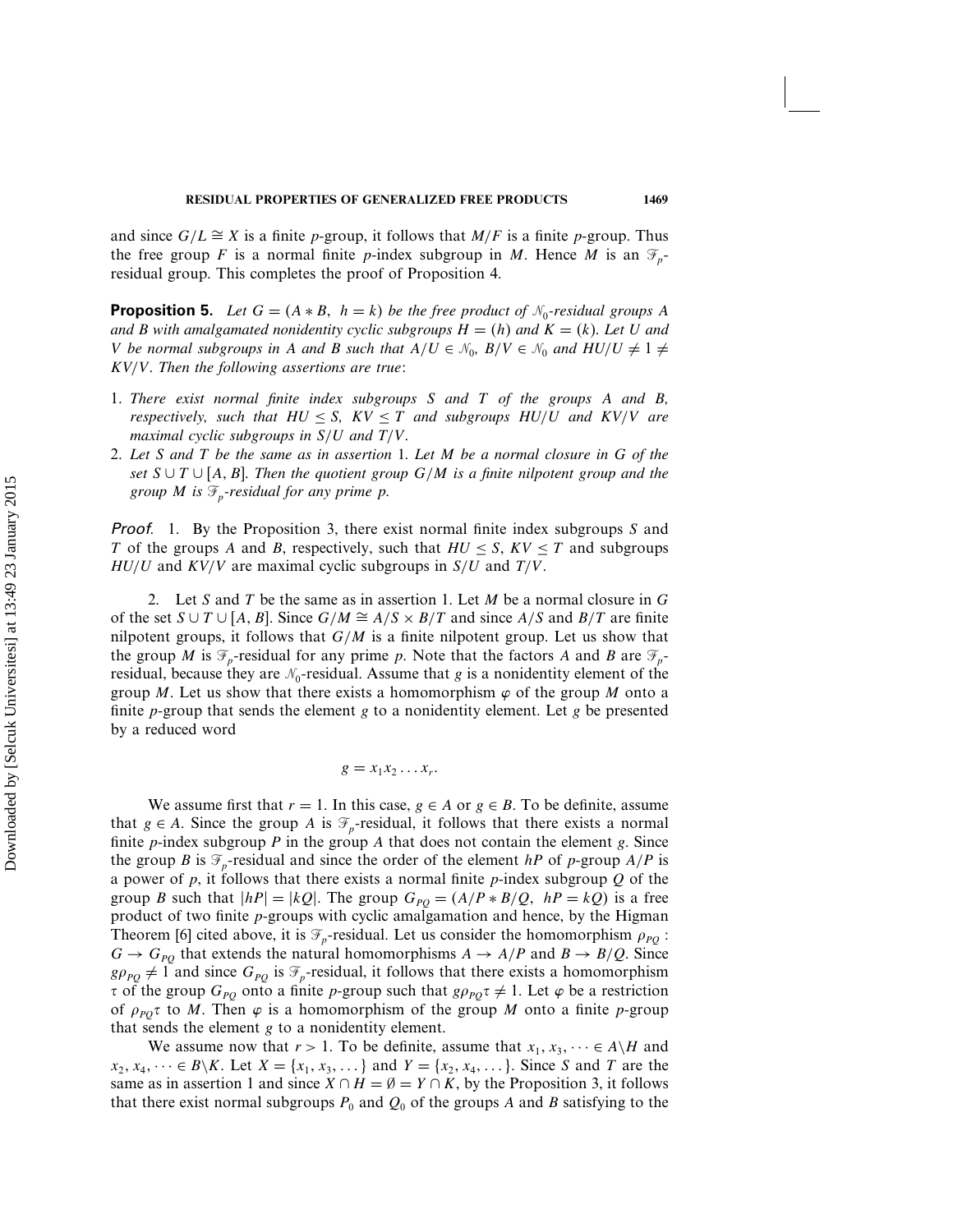#### **1470 AZAROV**

following conditions:  $P_0 \le S$ ,  $Q_0 \le T$ ,  $X \cap HP_0 = \emptyset$ ,  $Y \cap KQ_0 = \emptyset$ ,  $A/P_0$  and  $B/Q_0$ are finite nilpotent groups, and  $S/P_0$  and  $T/Q_0$  are finite p-groups. Since  $hP_0$  and  $kQ_0$  are elements of finite p-groups  $S/P_0$  and  $T/Q_0$ , it follows that  $|hP_0| = p^s$  and  $|kQ_0| = p^t$ . Let  $m = \max(s, t)$ . Since A and B are  $\mathcal{F}_p$ -residual, it follows that there exist normal finite p-index subgroups  $P_1$  and  $Q_1$  in the groups A and B such that  $|hP_1| = p^m = |kQ_1|$ . Let  $P = P_0 \cap P_1$  and  $Q = Q_0 \cap Q_1$ . Then P and Q are normal subgroups in A and B satisfying to the following conditions:  $P \leq S$ ,  $Q \leq T$ ,  $X \cap$  $HP = \emptyset$ ,  $Y \cap KQ = \emptyset$ ,  $A/P$  and  $B/Q$  are finite nilpotent groups,  $S/P$  and  $T/Q$  are finite p-groups, and  $|hP| = p^m = |kQ|$ . Hence we can consider the amalgamated free product  $G_{PO} = (A/P * B/Q, hP = kQ)$  and a homomorphism  $\rho_{PO} : G \rightarrow G_{PO}$ , that extends the natural homomorphisms  $A \rightarrow A/P$  and  $B \rightarrow B/Q$ . Since  $X \cap HP = \emptyset$ and  $Y \cap KQ = \emptyset$ , it follows that

$$
x_1P \notin HP/P, x_2Q \notin KQ/Q, x_3P \notin HP/P, x_4Q \notin KQ/Q, \ldots
$$

Therefore, the element  $g\rho_{PQ}$  of the group  $G_{PQ}$  has a reduced expression

$$
g\rho_{PQ} = x_1 \rho_{PQ} x_2 \rho_{PQ} \dots x_r \rho_{PQ} = x_1 P \cdot x_2 Q \cdot x_3 P \cdot x_4 Q \cdot \dots
$$

of length  $r > 1$ . Hence  $g \rho_{PQ} \neq 1$ . Note that the subgroup  $M \rho_{PQ}$  of the group  $G_{PQ}$ coincides with the normal closure in  $G_{PQ}$  of the set  $S/P \cup T/Q \cup [A/P, B/Q]$ . Since  $A/P$  and  $B/Q$  are finite nilpotent groups, and since  $S/P$  and  $T/Q$  are subgroups in the largest p-subgroups of the groups  $A/P$  and  $B/Q$ , by the Proposition 4, it follows that the group  $M\rho_{PQ}$  is  $\mathcal{F}_p$ -residual. Since  $g\rho_{PQ} \in M\rho_{PQ}\setminus 1$ , it follows that there exists a homomorphism  $\sigma$  of the group  $M\rho_{PQ}$  onto a finite p-group such that  $(g\rho_{PQ})\sigma \neq 1$ . Let  $\rho$  be a restriction of  $\rho_{PQ}$  to M. Let  $\varphi = \rho\sigma$  Then  $\varphi$  is a homomorphism of the group  $M$  onto a finite  $p$ -group that sends the element  $g$  to a nonidentity element.

Thus, the group *M* is  $\mathcal{F}_p$ -residual for any prime *p*. This completes the proof of Proposition 5.

### 3. THE PROOF OF THE THEOREM 1

Gruenberg has proved in [5] that every free product of two  $\mathcal{F}_p$ -residual groups is an  $\mathcal{F}_p$ -residual group. In particular, every free product of two  $\mathcal{N}_0$ -residual groups is  $\mathcal{F}_p$ -residual for any prime p.

Let  $G = (A * B, H = K)$  be the free product of  $\mathcal{N}_0$ -residual groups A and B with amalgamated cyclic subgroups  $H$  and  $K$ . Let us show that there exists a normal subgroup M of the group G such that  $G/M$  is a finite nilpotent group and the group M is  $\mathcal{F}_p$ -residual for any prime p.

If  $H = 1$  and  $K = 1$ , then G is a free product of  $\mathcal{N}_0$ -residual groups A and B. In this case the group G is  $\mathcal{F}_p$ -residual for any prime p, and we choose  $M = G$ .

If  $H \neq 1$  and  $K \neq 1$ , then by the Proposition 5 there exists a normal subgroup M of the group G such that  $G/M$  is a finite nilpotent group and the group M is  $\mathcal{F}_p$ -residual for any prime p. In particular, the following assertions are true:

- 1. The group G is  $\mathcal{F}$ -residual. Moreover, G is an  $\mathcal{F}_s$ -residual group;
- 2. The group G is virtually  $\mathcal{F}_p$ -residual for any prime p, and therefore, G is a virtually  $N$ -residual group.